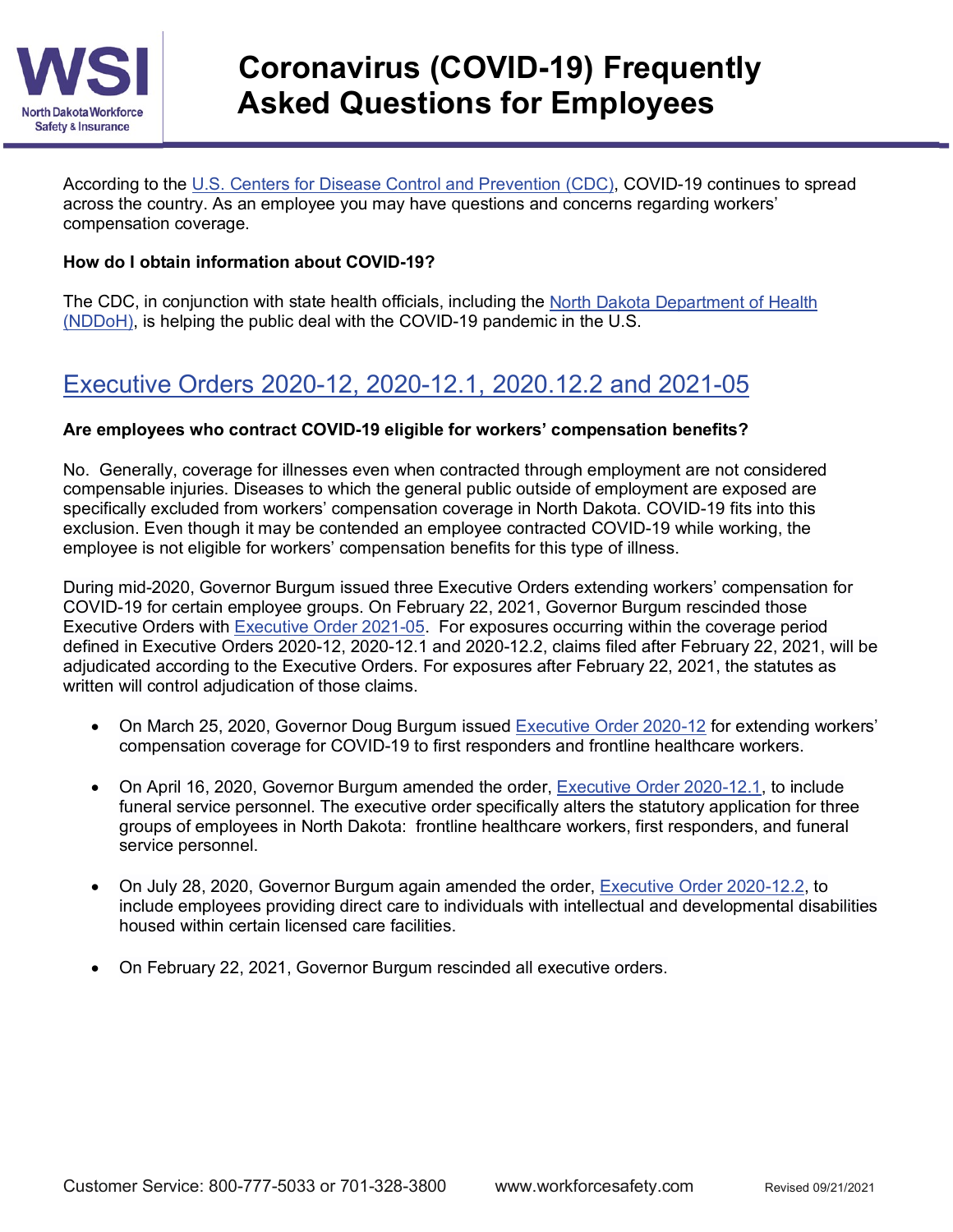## **Who is covered in Executive Orders 2020-12, 2020-12.1 and 2020-12.2?**

These orders expand COVID-19 coverage to four employee groups. For all groups, co-worker to co-worker transmission of the virus is not included:

- 1. **Frontline healthcare workers** This group includes medical providers extending direct patient care that exposes them to contact with the virus. The following lists who is considered and not considered frontline healthcare workers; it is not inclusive but shows the intention of the executive order.
	- a. **Frontline healthcare workers include** doctors, nurses, certified nursing assistants, lab personnel and technicians, radiology/imaging personnel and technicians, physical therapist, occupational therapist, pharmacists, pharmacy technicians, social workers, chiropractors, dentists, optometrists, dietary aids, custodial staff, patient registration staff, laundry attendants, coroners, receptionists and patient intake coordinators, hospital social workers, hospital security staff and national guard members on state deployment if acting as a frontline health care role.
	- b. **Frontline healthcare workers do not include** billing and coding staff, document processing staff, administrative office personnel, and information technology staff.
- 2. **First responders** This group includes licensed, certified, or recognized responders whose job duties expose them to COVID-19 from direct citizen contact while in the act of first response. The following lists who is considered first responders; it is not inclusive but shows the intention of the executive order.
	- a. **Medical first responders include** emergency medical technicians, ambulance personnel, state troopers, police, or deputies (paid or volunteer), firefighters (paid or volunteer), national guard members on state deployment if acting as a medical first responders.
	- b. **Non-medical first responders include** court and judicial personnel including judges, judicial referees, bailiffs, court staff, Bureau of Criminal Investigation investigators, state troopers, police or deputies (paid or volunteer), parole and probation officers, parks and recreation officers, firefighters (paid or volunteer), department of corrections staff, jailers, crime lab personnel, and staff of the North Dakota jails and prisons having direct inmate exposure, including janitorial and food service personnel.
- **3. Funeral service personnel** This group includes funeral directors and other individuals employed in funeral homes, who provide for the care removal and final disposition of the deceased. The personnel must demonstrate the virus resulted from exposure to a deceased individual who tested positive for COVID-19.
- 4. **Care providers of those with intellectual and developmental disabilities** This group includes frontline employees providing direct care or services to those with intellectual and developmental disabilities who expose the employee to the virus. The group specifically includes employees of a facility licensed under North Dakota Century Code chapter 25-16 or employees of the Life Skills and Transition Center as defined in North Dakota Century Code chapter 25-04. It does not include employees exposed to the virus outside of providing direct care or services to those with intellectual and developmental disabilities.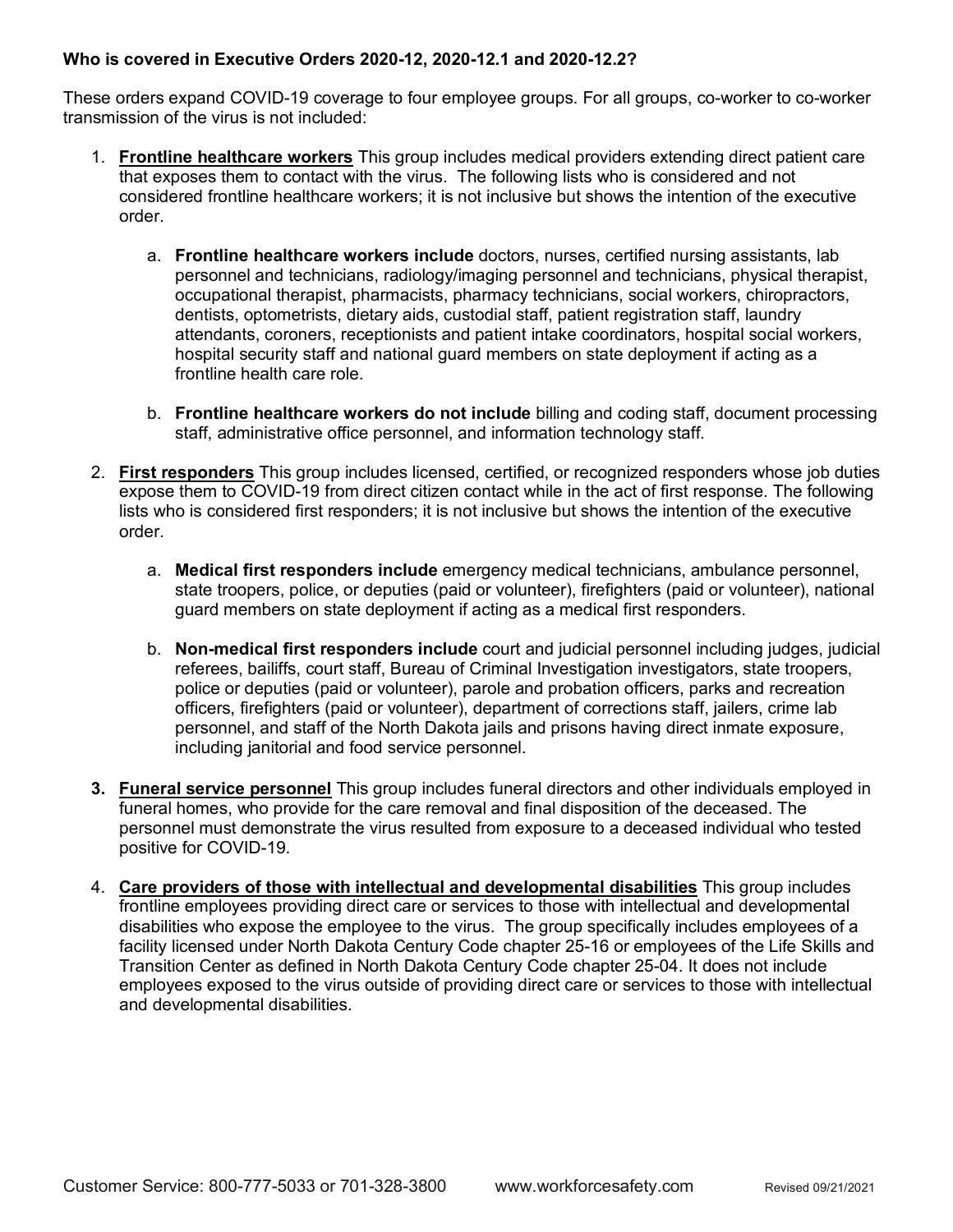### **What benefits would I receive if I file a workers' compensation claim for COVID-19?**

If you are an employee described above and can show that you have contracted COVID-19 through a workrelated exposure, you may [file a workers' compensation claim](https://www.workforcesafety.com/WSI/OFROI/) for benefits including wage-loss, medical, and death benefits.

If you are subject to quarantine per an order of a healthcare provider or public health officer, you may receive medical and wage-loss benefits for the quarantine period. Eligibility for wage-loss benefits only applies if you are not eligible for wage-loss benefits from another source. For example, as of April 1, 2020, federal law mandates most employers provide paid leave for employees in quarantine. As a result, this wage-loss benefit provides a safety net for those not already covered by another resource.

For quarantines prior to April 1, 2020, WSI will pay wage-loss benefits if you must use accrued PTO or sick leave for the quarantine period. However, if an employer grants additional leave or continues to pay wages for the quarantine period, WSI will not pay benefits.

#### **What is the coverage period of Executive Order 2020-12?**

Coverage for frontline healthcare workers, first responders and funeral service personnel applies to claims occurring between March 13, 2020, and the date the emergency is declared over, or the order is ended by the Governor, whichever occurs first. Coverage for care providers of those with intellectual and developmental disabilities applies to claims occurring between July 1, 2020, and the date the emergency is declared over, or the order is ended by the Governor, whichever occurs first.

# General Claim Information

#### **Is WSI making decisions on new claims?**

Yes. WSI staff are teleworking and have access to all our systems. We are working with medical providers and employers to make timely decisions on pending claims.

#### **Will I be able to speak with my claims adjuster?**

Yes. Our staff are teleworking and can be reached by calling WSI's Customer Service at 800-777-5033; please have your claim number ready.

## **Will WSI pay for the COVID-19 vaccination, or any illness or injury cause by the vaccination?**

WSI by law cannot pay for the cost of a vaccination for communicable diseases. However, if a vaccination is required for an employee's position, or if employees are encouraged to receive the vaccine by their employer, WSI will provide workers' compensation coverage for the illness or injury caused by the vaccination.

#### **I'm receiving disability benefits, will there be changes or delays in receiving my disability benefits?**

Processing payments for injured employees is WSI's highest priority and we are working hard to ensure your disability payments are made every 14 days if you remain off work due to your work injury.

#### **I have been released to go back to work and because of COVID-19 my employer does not have a job for me?**

Please contact your claims adjuster to discuss your medical release and how it changes future disability benefits.